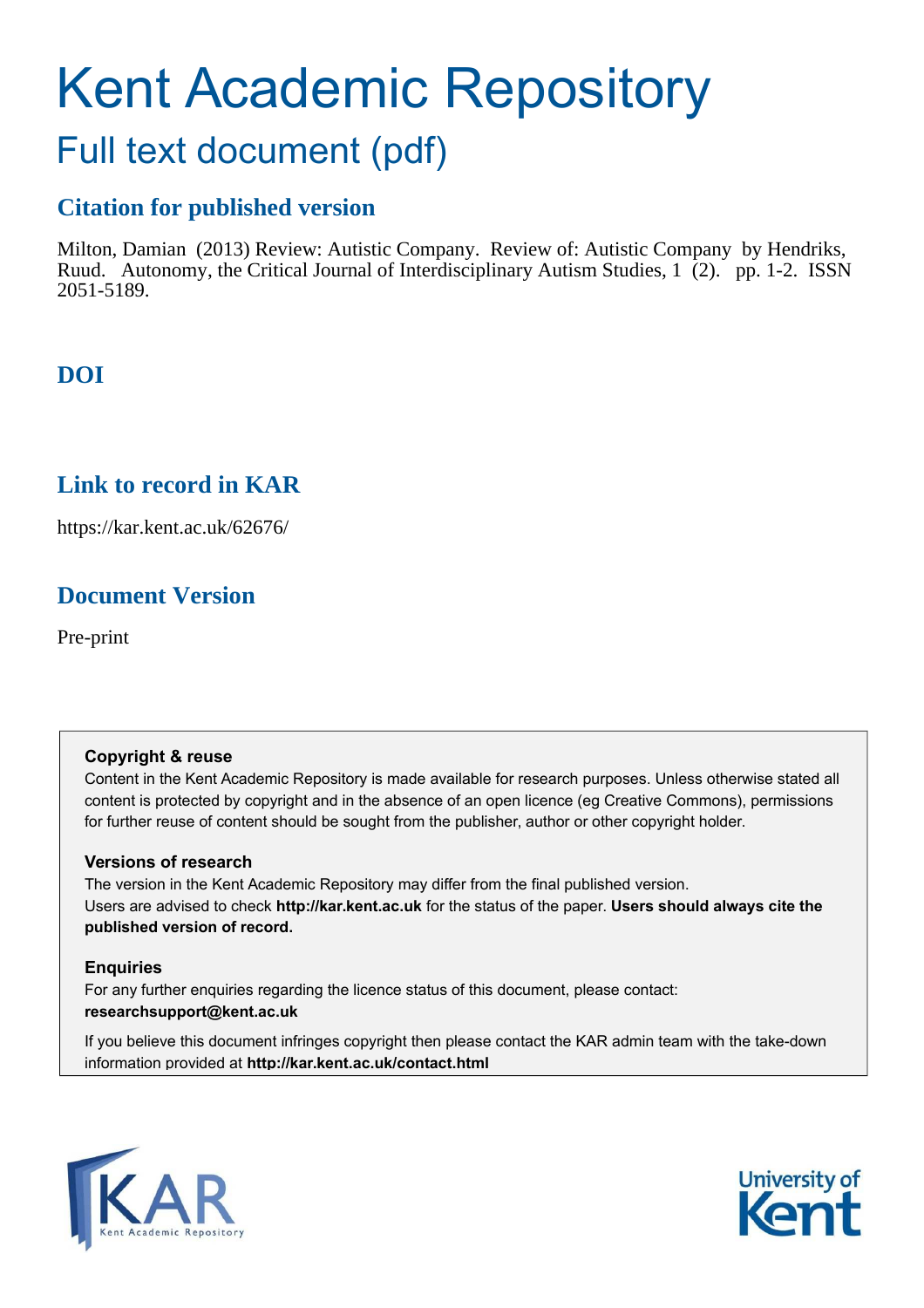## Review of Autistic Company by R. Hendriks (2013)

#### By Damian E M Milton

In this book, Ruud Hendriks explores how autistic and non-autistic people navigate a shared existence. Hendriks draws upon his experiences of being a care worker for young autistic people; scientific literature, literary works, and the autobiographies of autistic writers. Hendriks discusses various stereotypes and metaphors used to describe autistic people, such as connotations of autistic people being 'machine-like'. Despite referencing the autistic activist Jim Sinclair and how these metaphors of non-humanity have been critiqued, Hendriks produces a highly normative narrative that is in stark contrast to that of autistic activists. He states that autistic people lack: intersubjective abilities, symbolic abstract thought, understanding of the implicit 'rules' of society, a sense of humour, social skills 'appropriate' for contact with peers, imaginative play, mental metarepresentations, the ability for introspection and retrospection, and the empathy required for humaneness.

Hendriks does suggest that the metaphors commonly used to describe autistic people underestimate commonalities, and suggests such dispositional differences are not irreconcilable extremes, yet non-autistic misperceptions of autistic subjectivity are framed as not being able to act in a machine-like manner. With the reason for autistic people being outsiders in society being formulated as a lack of insight in context related meaning, psychologising the autistic 'deficit'. In so doing, Hendriks reduces the 'double empathy problem' (Milton, 2012) to a one-sided issue.

Hendriks suggests that a 'thing-like' metaphor refers to the 'real experiences' of people who have dealings with autistic people. An assertion that is highly stigmatising, pathologising, and unsubstantiated with evidence. Hendriks draws inspiration from literary fiction and philosophical work in order to try and move beyond mentalist accounts of autism, yet only does so after a largely uncritical appraisal of scientific literature.

The foray into literary criticism does little to shed light on the topic at hand. Hendriks suggests that his study was not about the lived experience of autistic people, but the forms of living autistic and non-autistic people establish together. Yet, without embedding oneself in autistic cultures, other than a care home for those with additional severe learning difficulties, produces a highly one-sided normative account of such exchanges, only furthering the 'othering' of autistic people within the narrative. Despite good intentions, Hendriks does not succeed in removing himself from medical model interpretations and offensive terminology. As an example, he utilises 'person with autism' and 'autistic people' interchangeably ignoring the claims of autistic activists against person-first language.

Although giving a thorough review of historical literature, there is a distinct lack of more recent research included, particularly regarding the expansion of autistic self-advocacy organisations. This lack of a full literature review leads to a reification of the much criticised 'theory of mind' thesis of autism, and a mischaracterisation of autistic perception leading to a 'behaviourist' outlook.